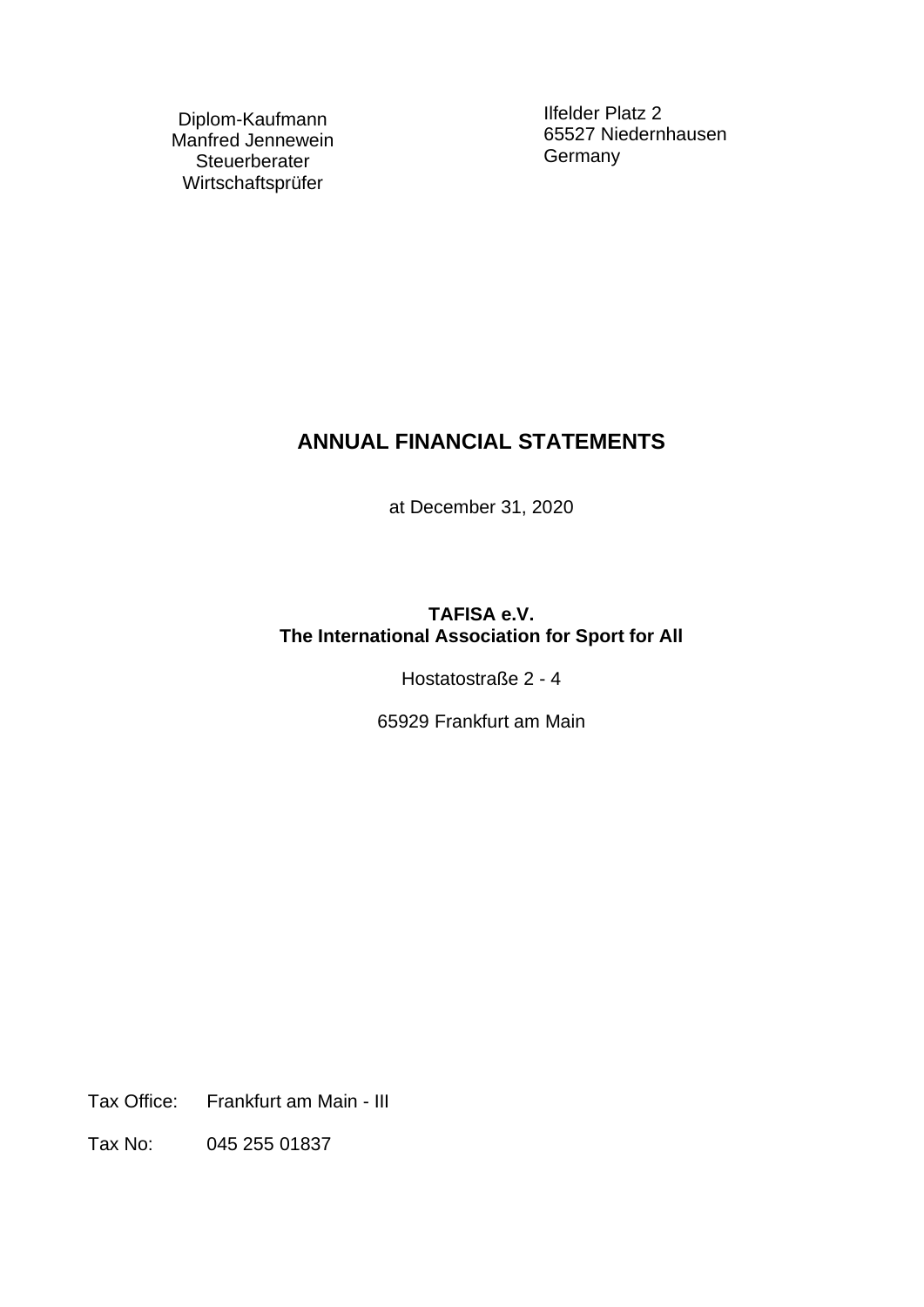Page 1

In accordance with the terms of my engagement, I have prepared the annual financial statements - comprising the -

### TAFISA e.V.

### The International Association for Sport for All

for the financial year from 01. January 2020 to 31. December 2020 in accordance with the provisions of German commercial law . The basis for the preparation of these documents were the by me and the other vouchers, accounting records and inventory records presented to me, which I have not audited in accordance with the terms of my engagement, and the information provided to me. The bookkeeping system and the preparation of the inventory records and the annual financial statements in accordance with the provisions of German commercial law are the responsibility.

I performed my engagement in accordance with the Verlautbarung der Bundessteuerberaterkammer zu den Grundsätzen für die Erstellung von Jahresabschlüssen (Pronouncement by the German Federal Chamber of Tax Advisers on the Principles for the Preparation of Annual Financial Statements). This engagement comprises the preparation of the on the basis of the bookkeeping system and the inventory records, as well as of the accounting policies required to be applied.

Niedernhausen, 17. February 2022

 $\theta$ 

Diplom-Kaufmann Manfred Jennewein Steuerberater<br>Wirtschaftsprüfer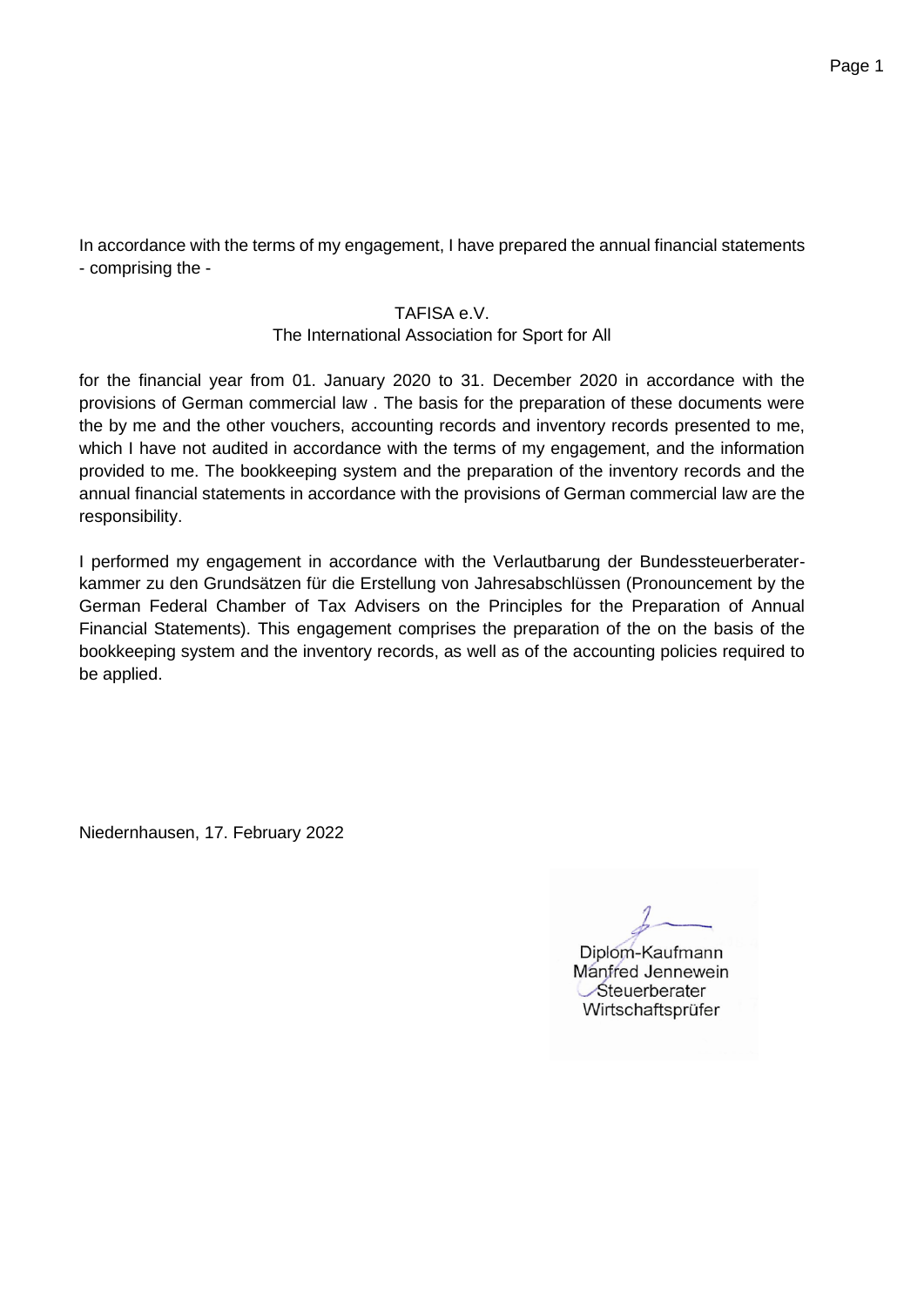#### **TAFISA e.V. The International Association for Sport for All Frankfurt am Main**

## ASSETS

|                                                       | <b>Fiscal Year</b><br><b>EUR</b> | Previous Year<br><b>EUR</b> |
|-------------------------------------------------------|----------------------------------|-----------------------------|
| <b>A. FIXED ASSETS</b>                                |                                  |                             |
| I. Intangible fixed assets                            |                                  |                             |
| 1. Licence rights on properties, etc                  | 2,00                             | 5.183,00                    |
| II. Tangible fixed assets                             |                                  |                             |
| 1. Other equipment, operating and office equipment    | 1.124,00                         | 3.186,00                    |
| <b>B. CURRENT ASSETS</b>                              |                                  |                             |
| I. Receivables and other                              |                                  |                             |
| 1. Other assets                                       | 236,31                           | 133,89                      |
| II. Cash-in-hand, central bank balances<br>and checks | 1.448.445,96                     | 907.958,69                  |
| <b>C. PREPAID EXPENSES</b>                            | 1.776,52                         | 752,68                      |
|                                                       | 1.451.584,79                     | 917.214,26                  |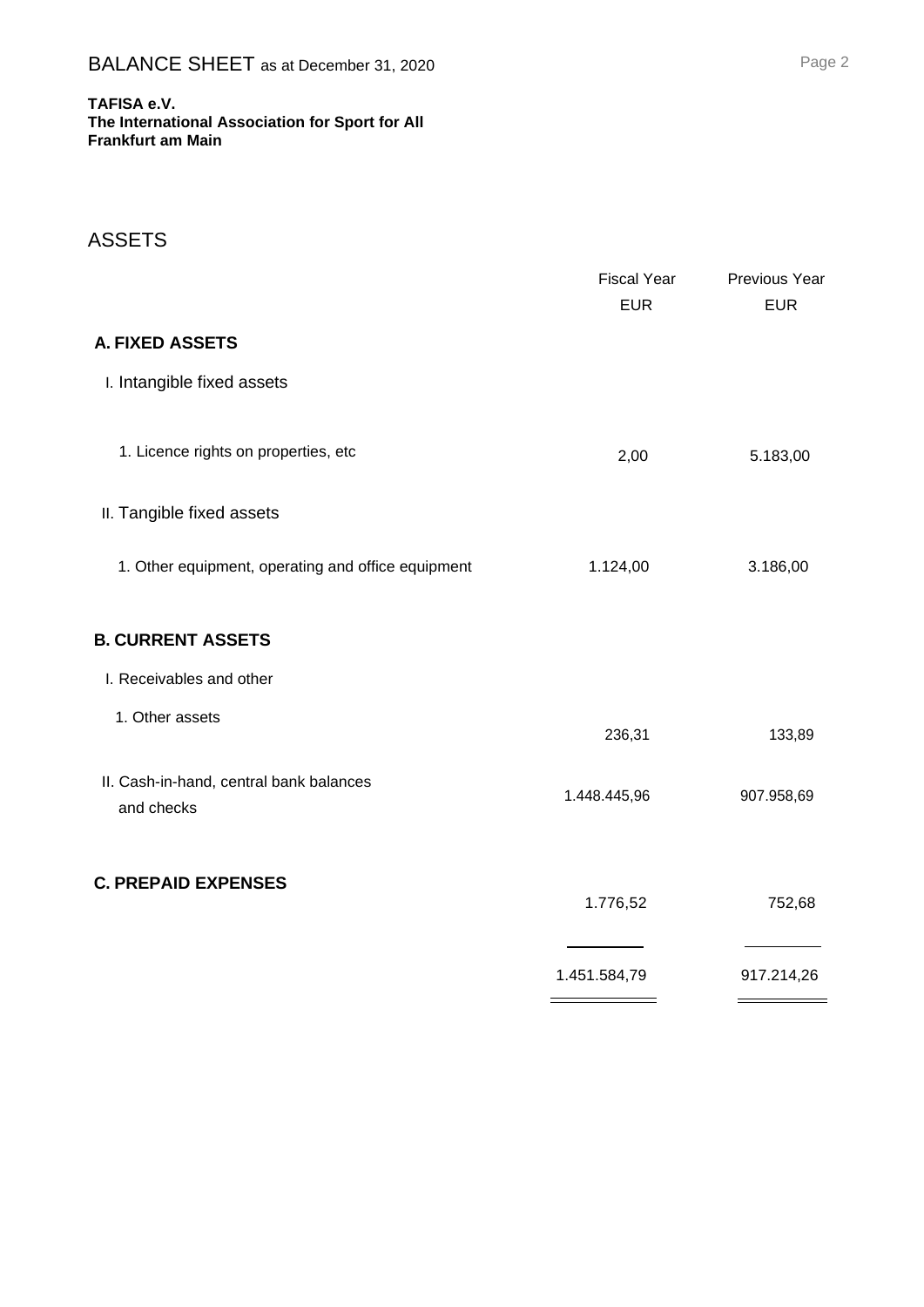**TAFISA e.V. The International Association for Sport for All Frankfurt am Main**

## EQUITY AND LIABILITIES

|                                                                                                                 | <b>EUR</b>              | <b>Fiscal Year</b><br><b>EUR</b> | <b>Previous Year</b><br><b>EUR</b> |
|-----------------------------------------------------------------------------------------------------------------|-------------------------|----------------------------------|------------------------------------|
| A. ASSOCIATION ASSETS                                                                                           |                         |                                  |                                    |
| I. Capital reserves<br>1. Appropriated capital reserves<br>2. Free reserves                                     | 407.000,00<br>90.000,00 | 497.000,00                       | 425.000,00<br>70.000,00            |
| II. Retained profits brought forward<br>1. "Ideeller Bereich", i. e. the<br>Association's non-profit activities |                         | 400.642,76                       | 90.858,34                          |
| III. Net income/loss for the Association                                                                        |                         | 537.876,83                       | 311.784,42                         |
| <b>PROVISIONS</b><br>В.                                                                                         |                         |                                  |                                    |
| 1. Other provisions                                                                                             |                         | 9.046,80                         | 7.300,00                           |
| C. LIABILITIES                                                                                                  |                         |                                  |                                    |
| Other liabilities<br>1.                                                                                         |                         | 7.018,40                         | 12.271,50                          |
|                                                                                                                 |                         | 1.451.584,79                     | 917.214,26                         |

Frankfurt am Main, February 17, 2022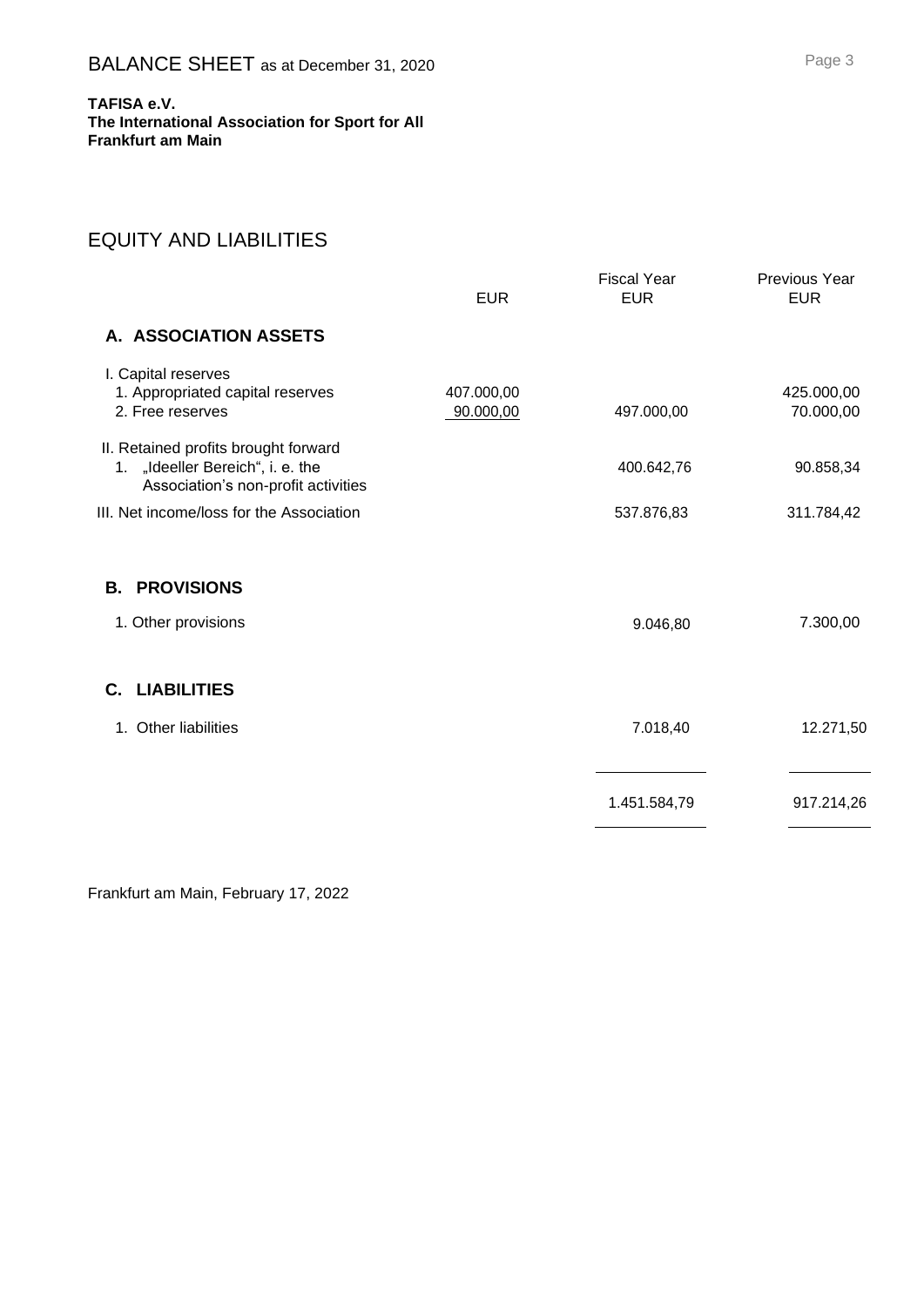#### **The International Association for Sport for All Frankfurt am Main**

|                                                                                                                       | <b>EUR</b> | <b>Fiscal Year</b><br><b>EUR</b> | Previous Year<br><b>EUR</b> |
|-----------------------------------------------------------------------------------------------------------------------|------------|----------------------------------|-----------------------------|
| A. ASSOCIATION'S NON-PROFIT<br><b>ACTIVITIES ("IDEELLER BEREICH")</b>                                                 |            |                                  |                             |
| I. Non-taxable income                                                                                                 |            |                                  |                             |
| 1. Membership fees                                                                                                    | 61.856,65  |                                  | 60.909,07                   |
| 2. Subsidies                                                                                                          | 665.893,93 |                                  | 777.198,72                  |
| 3. Other non-taxable income                                                                                           | 0,00       | 727.750,58                       | 54.320,23                   |
| II. Non-deductible expenses                                                                                           |            |                                  |                             |
| 1. Depreciation, amortization and write-<br>downs                                                                     | 7.683,21   |                                  | 17.892,96                   |
| 2. Personnel expenses                                                                                                 | 407.024,00 |                                  | 379.703,22                  |
| 3. Travel expenses                                                                                                    | 3.585,29   |                                  | 52.524,74                   |
| 4. Other expenses                                                                                                     | 135.624,23 | 553.916,73                       | 131.772,71                  |
| <b>Profit/Loss</b>                                                                                                    |            |                                  |                             |
| "ideeller Bereich"                                                                                                    |            | 173.833,85                       | 311.784,42                  |
| <b>B. PROFIT TAX NEUTRAL ASSETS</b>                                                                                   |            |                                  |                             |
| I. "Ideeller Bereich", i. e. the Association's<br>non-profit activities (profit tax neutral)<br>1. Tax neutral income |            |                                  |                             |
| Donations                                                                                                             |            | 21.144,92                        | 0,00                        |
| <b>Profit/Loss</b>                                                                                                    |            |                                  |                             |
| "ideeller Bereich"                                                                                                    |            | 21.144,92                        | 0,00                        |
| <b>C. ASSET MANAGEMENT</b>                                                                                            |            |                                  |                             |
| I. Income                                                                                                             |            |                                  |                             |
| 1. Profit tax free income                                                                                             |            |                                  |                             |
| Other profit tax free income                                                                                          |            | 305.000,00                       | 0,00                        |
| <b>Profit/Loss</b>                                                                                                    |            |                                  |                             |
| <b>Asset management</b>                                                                                               |            | 305.000,00                       | 0,00                        |
|                                                                                                                       |            |                                  |                             |
|                                                                                                                       |            |                                  |                             |
| Carry forward                                                                                                         |            | 499.978,77                       | 311.784,42                  |
|                                                                                                                       |            |                                  |                             |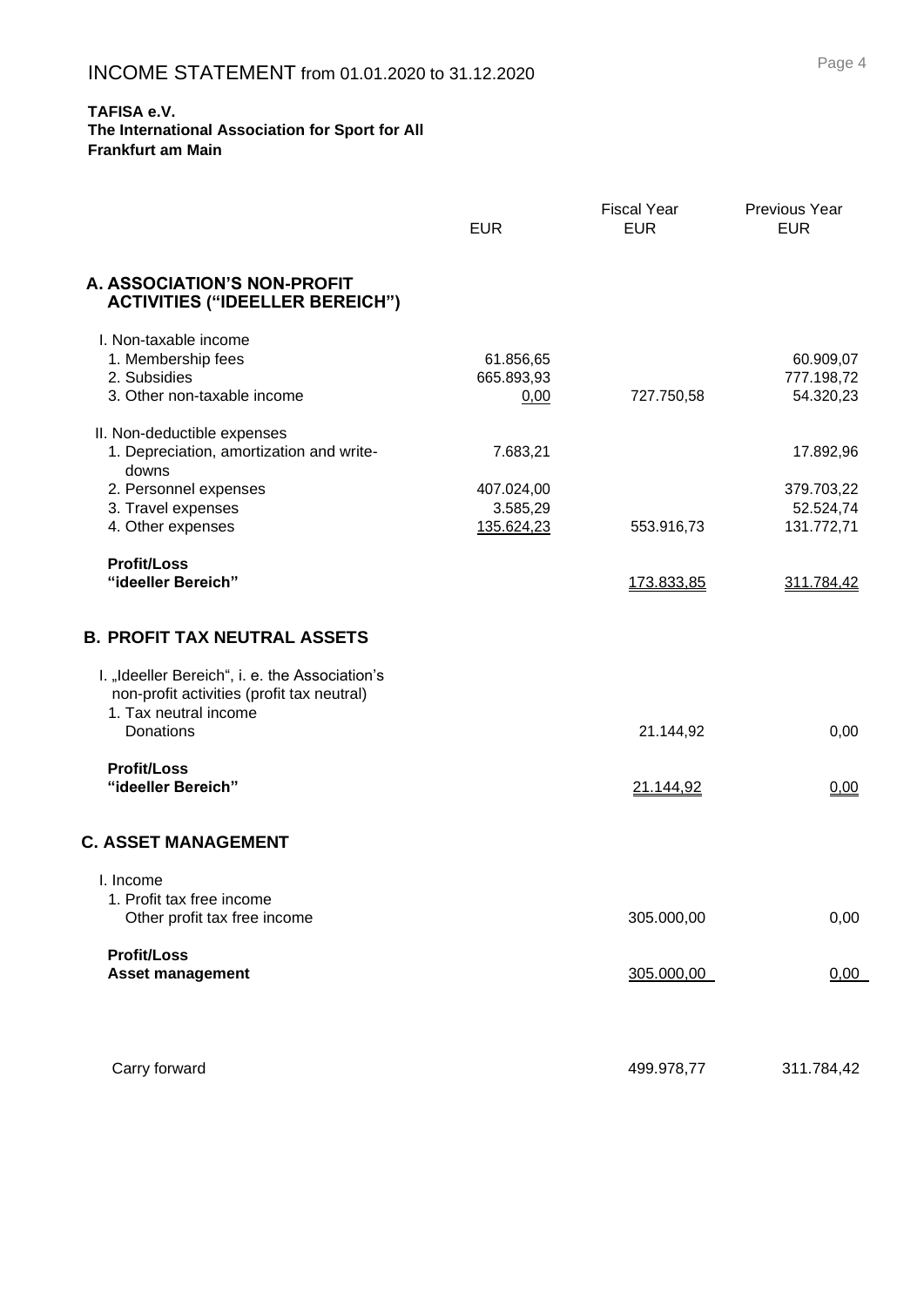#### **The International Association for Sport for All Frankfurt am Main**

|                                                                                       | <b>EUR</b> | Fiscal Year<br><b>EUR</b> | Previous Year<br><b>EUR</b> |
|---------------------------------------------------------------------------------------|------------|---------------------------|-----------------------------|
| Carry forward                                                                         |            | 499.978,77                | 311.784,42                  |
| D. SPECIAL-PURPOSE ENTERPRISES<br><b>SPORT</b>                                        |            |                           |                             |
| I. Special-purpose enterprises Sport 2<br>(VAT free)<br>1. Revenues from other assets |            | 37.898,06                 | 0,00                        |
| Profit/Loss<br>Special-purpose enterprises Sport 2                                    |            | 37.898,06                 | 0,00                        |
| <b>Profit/Loss</b><br><b>Special-purpose enterprises Sport</b>                        |            | 37.898,06                 | 0,00                        |
| <b>E. NET INCOME/LOSS FOR THE</b><br><b>ASSOCIATION</b>                               |            | 537.876,83                | <u>311.784.42</u>           |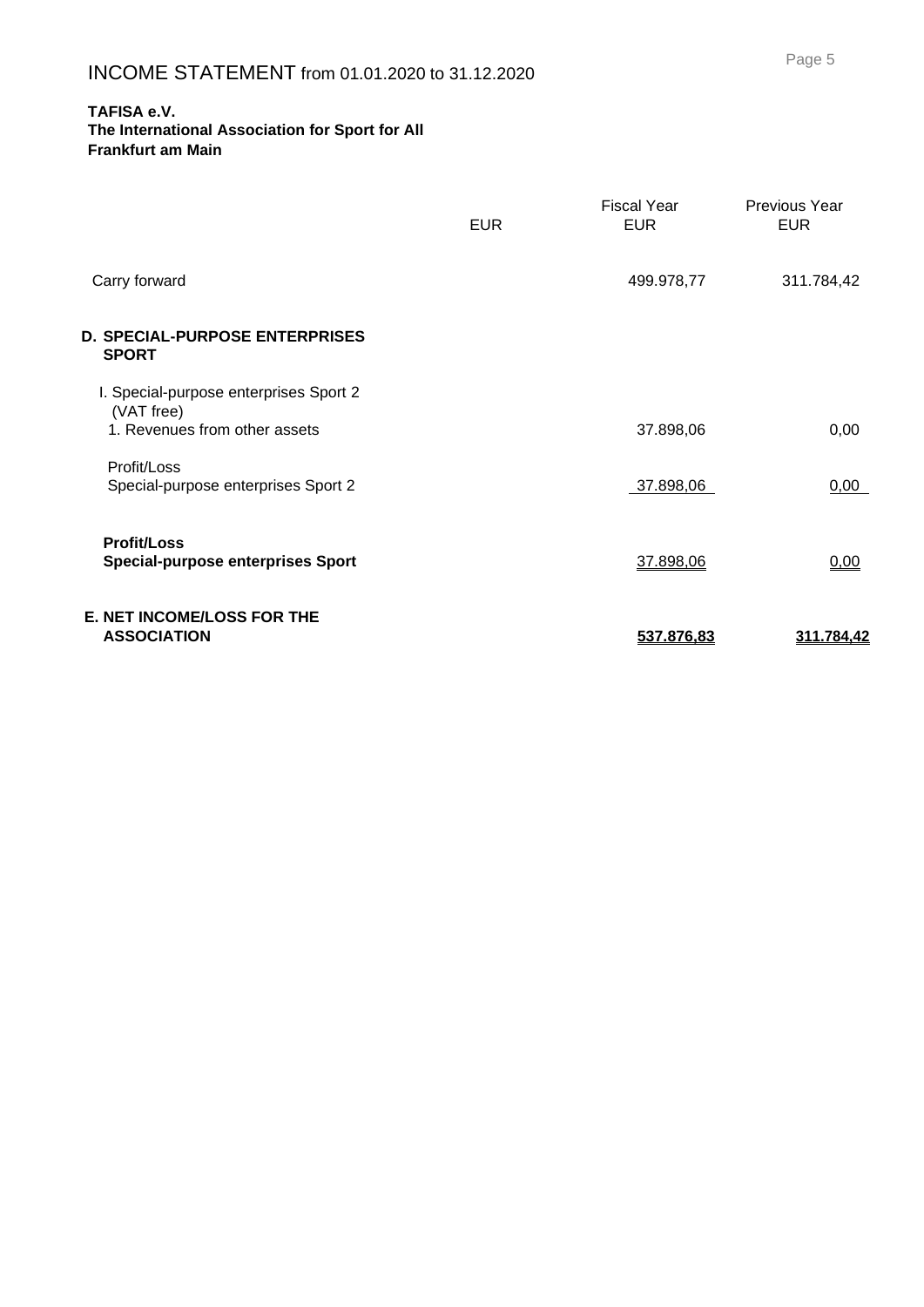#### **The International Association for Sport for All Frankfurt am Main**

### ASSETS

| <b>Account Description</b>                                      | <b>EUR</b>  | <b>Fiscal Year</b><br><b>EUR</b> | <b>Previous Year</b><br><b>EUR</b> |
|-----------------------------------------------------------------|-------------|----------------------------------|------------------------------------|
| Licence rights on properties, etc.<br>25 Similar license rights |             | 2,00                             | 5.183,00                           |
| Other equipment, operating<br>and office equipment              |             |                                  |                                    |
| <b>Association equipment</b>                                    |             |                                  |                                    |
| 300 Association equipment                                       | 1.123,00    |                                  | 3.185,00                           |
| 341 Assets (collective items)                                   | 1,00        | 1.124,00                         | 1,00                               |
| <b>Other assets</b>                                             |             |                                  |                                    |
| 722 Receivables employees (due within one year)                 |             | 236,31                           | 133,89                             |
| Cash-in-hand, bank balances and checks                          |             |                                  |                                    |
| 920 Cash-in-hand                                                | 193,79      |                                  | 69,19                              |
| 945 Commerzbank 738900000                                       | 909.152.,17 |                                  | 470.128,47                         |
| 950 Topzinskonto (instant access savings acct.) 738900002       | 37.465,64   |                                  | 37.465,64                          |
| 952 Bank 738900003                                              | 117.659,65  |                                  | 96.514,73                          |
| 953 Bank 738900004                                              | 23.761,91   |                                  | 23.761,91                          |
| 954 Bank 738900005                                              | 353.628,87  |                                  | 276.041,50                         |
| 955 PayPal account                                              | 6.583,93    | 1.448.445,96                     | 3.977,25                           |
| <b>PREPAID EXPENSES</b>                                         |             |                                  |                                    |
| 990 Prepaid expenses                                            |             | 1.776,52                         | 752,68                             |
| <b>Total assets</b>                                             |             | 1.451.584,79                     | 917.214,26                         |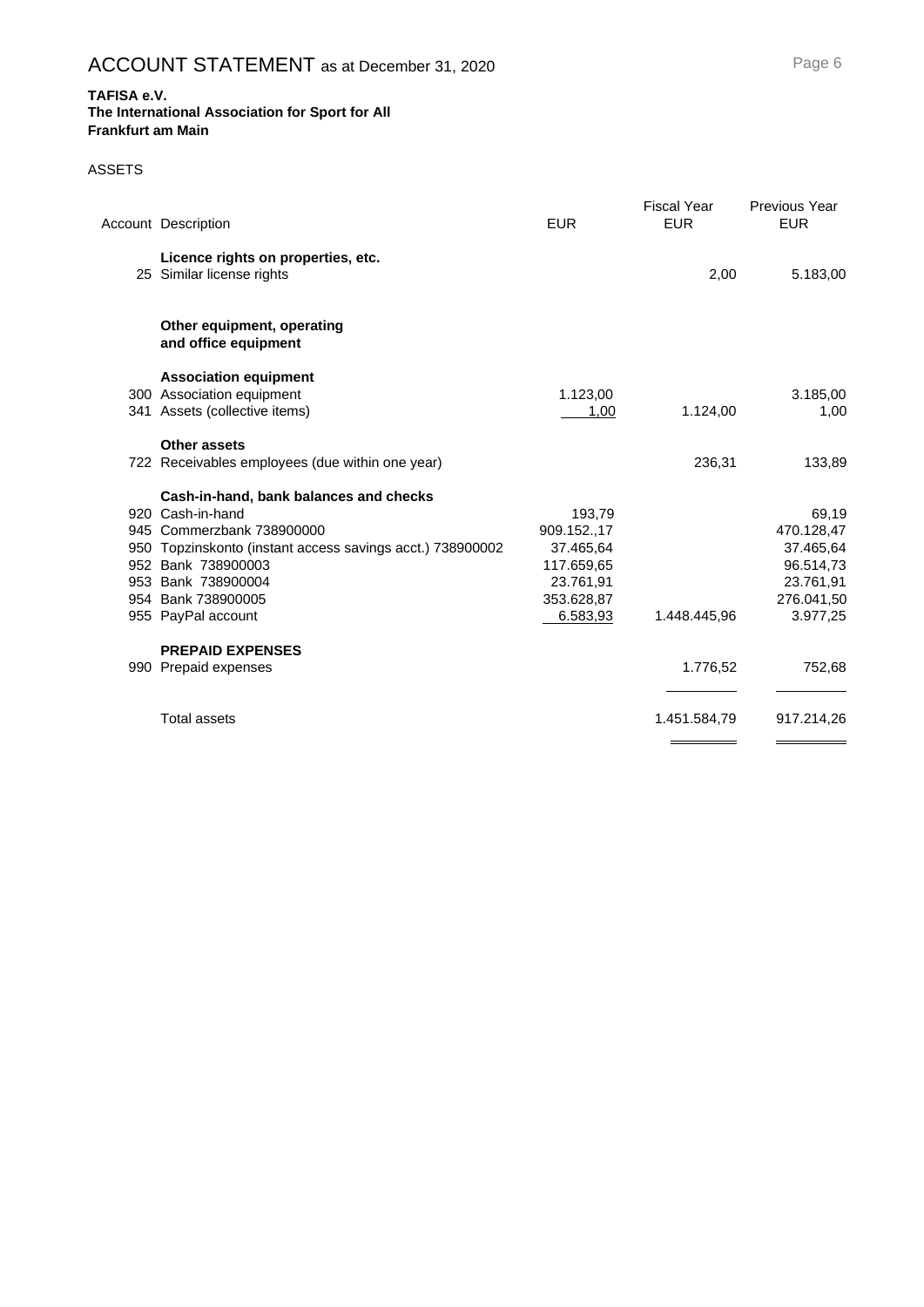#### **The International Association for Sport for All Frankfurt am Main**

#### ASSETS

| Account Description                                                        | <b>EUR</b> | <b>Fiscal Year</b><br><b>EUR</b> | <b>Previous Year</b><br><b>EUR</b> |
|----------------------------------------------------------------------------|------------|----------------------------------|------------------------------------|
| <b>Appropriated capital reserves</b>                                       |            |                                  |                                    |
| 1019 Reserves "ideeler Bereich" non-profit activities until<br>2019        | 0,00       |                                  | 127.500,00                         |
| 1020 Reserves asset management non-profit activities until<br>2020         | 0,00       |                                  | 150.000,00                         |
| 1021 Reserves asset management non-profit activities until<br>2021         | 147.500,00 |                                  | 147.500,00                         |
| 1022 Reserves asset management non-profit activities until<br>2022         | 132.000,00 |                                  | 0,00                               |
| 1023 Reserves asset management non-profit activities until<br>2023         | 127.500,00 | 407.000,00                       | 0,00                               |
| <b>Free reserves</b>                                                       |            |                                  |                                    |
| 1070 Free reserves § 62 paragraph 1 No 3 AO                                |            | 90.000,00                        | 70.000,00                          |
| <b>Ideeller Bereich</b>                                                    |            |                                  |                                    |
| 1082 Carry forward "ideeller Bereich"                                      |            | 537.876.83                       | 311.784,42                         |
| Net income/loss for the Association<br>NET INCOME/LOSS FOR THE ASSOCIATION |            | 537.876,83                       | 311.784,42                         |
| <b>Other provisions</b>                                                    |            |                                  |                                    |
| 1220 Other provisions                                                      | 3.446,80   |                                  | 4.500,00                           |
| 1221 Provisions for period-end closing /audit costs.                       | 5.600,00   | 9.046,80                         | 2.800,00                           |
| <b>Other liabilities</b>                                                   |            |                                  |                                    |
| 705 Charges/bank fees                                                      | 33,03      |                                  | 826,38                             |
| 1700 Wage and church tax payables                                          | 5.773,48   |                                  | 9.082,60                           |
| 1707 Social security liabilities (1-5 year)                                | 860,16     |                                  | 832,63                             |
| 1800 Other liabilities                                                     | 351,73     | 7.018,40                         | 0,00<br>1.529,89                   |
| 1801 Other liabilities (within 1 year)                                     | 0,00       |                                  |                                    |
| Total equity and liabilities                                               |            | 1.451.584,79                     | 917.214,26                         |
|                                                                            |            |                                  |                                    |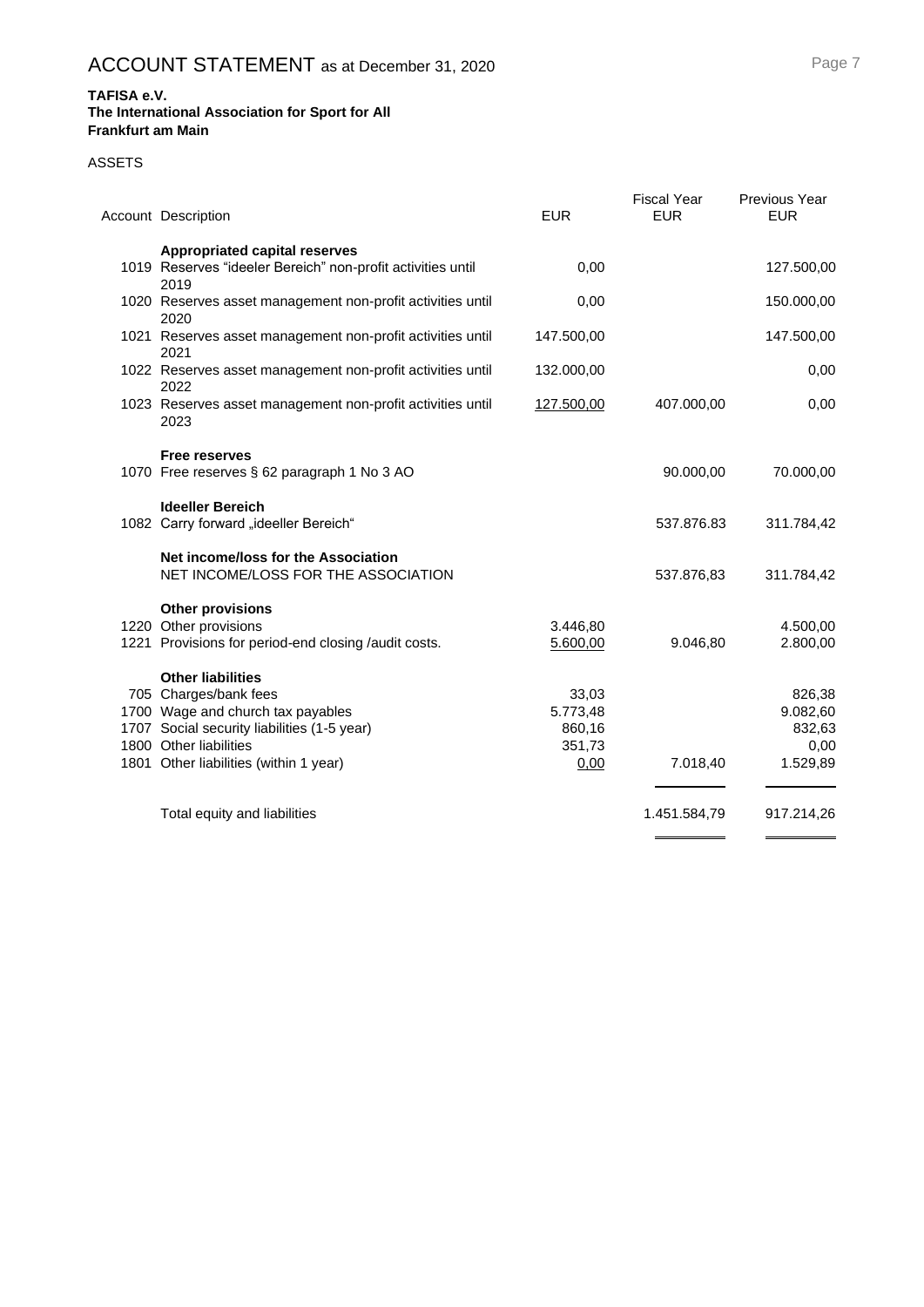#### **The International Association for Sport for All Frankfurt am Main**

| Account      | Description                                                      | <b>EUR</b>              | 31.12.2020<br><b>EUR</b> | Previous year<br><b>EUR</b> |
|--------------|------------------------------------------------------------------|-------------------------|--------------------------|-----------------------------|
|              | <b>ASSOCIATION'S NON-PROFIT ACTIVITIES</b><br>"IDEELLER BEREICH" |                         |                          |                             |
| 2120         | <b>Membership fees</b><br>Genuine membership fees 300-1023 euros |                         | 61.856,65                | 60.909,07                   |
|              | <b>Grants from public funds</b>                                  |                         |                          |                             |
| 2302         | Grants from public authorities                                   | 270.196,38              |                          | 150.002,97                  |
| 2303<br>2304 | License Fee                                                      | 0,00                    |                          | 331.500,00                  |
|              | EU project funds                                                 | <u>395.697,55</u>       | 665.893,93               | 295.695,75                  |
|              | Other non-taxable income                                         |                         |                          |                             |
| 2420         | Donations from partners                                          |                         | 0,00                     | 54.320,23                   |
|              | Depreciation, amortization, write-downs                          |                         |                          |                             |
| 2500         | Amortization and write-downs of tangible assets                  | 7.243,00-               |                          | 17.513,00-                  |
| 2501         | Immediate write-off of low-value items                           | 440,21-                 | 7.683,21-                | 379,96-                     |
|              | <b>Personnel expenditures</b>                                    |                         |                          |                             |
| 2551         | Wages and salaries                                               | 210.586,95-             |                          | 186.949,04-                 |
| 2552         | Capital-forming benefits                                         | 79,80-                  |                          | 0,00                        |
| 2553         | Payroll tax paid                                                 | 67.203,11-              |                          | 73.876,87-                  |
| 2554         | Expense allowance Board of Members                               | 0,00                    |                          | 4.500,00-                   |
| 2555         | Statutory social security expenses                               | 111.274,49-             |                          | 101.161,61-                 |
| 2556<br>2558 | Salaries temporary employees<br>Car costs Baumann                | $900,00-$               |                          | 0,00                        |
| 2559         | Voluntary social benefits to employees                           | 15.982,20-<br>997,45-   | 407.024,00-              | 11.675,19-<br>$1.540,51-$   |
|              |                                                                  |                         |                          |                             |
|              | <b>Travel expenses</b>                                           |                         |                          |                             |
| 2561         | Travel expenses employees                                        |                         | $3.585,29-$              | 52.524,74-                  |
|              | <b>Other expenses</b>                                            |                         |                          |                             |
| 2505         | <b>Expenditures EU Projects</b>                                  | 51.629,63-              |                          | 0,00                        |
| 2512         | <b>TAFISA World Congress Tokyo</b>                               | 10.378,82-              |                          | 2.218,66-                   |
| 2517         | Travel expenses members/BoD                                      | 5.163,13-               |                          | 32.045,31-                  |
| 2518         | Africa Project                                                   | 9.471,00-               |                          | 6.370,67-                   |
| 2520         | <b>CLC</b>                                                       | 0,00                    |                          | 2.884,50-                   |
| 2525<br>2526 | World Walking Day Project<br>Artists' Social Security Fund       | 854,00-<br>0,00         |                          | 3.750,70-<br>5.062,31-      |
| 2700         | Honorariums                                                      | 26.243,73-              |                          | 25.837,67-                  |
| 2701         | Office supplies                                                  | 548,59-                 |                          | 2.431,77-                   |
| 2702         | Postage, telephone                                               | 4.768,83-               |                          | 6.705,90-                   |
| 2703         | Incidental monetary transaction costs                            | 3.552,89-               |                          | 854,69-                     |
| 2705         | <b>IT</b> costs                                                  | 2.436,02-               |                          | 7.765,85-                   |
| 2753         | Insurances                                                       | 2.010,93-               |                          | 5.991,26-                   |
| 2754         | Fees                                                             | 1.110,45-               |                          | 1.760,88-                   |
| 2801         | Association newsletters                                          | $0,00-$                 |                          | 8.003,68-                   |
| 2802         | Gifts, anniversaries, awards                                     | 185,78-                 |                          | 615,00-                     |
| 2894<br>2900 | Legal and consulting costs<br><b>TAFISA other costs</b>          | 11.910,68-<br>2.429,41- |                          | 10.382,15-<br>1.271,56-     |
| 2901         | Hospitality                                                      | 2.357,69-               |                          | 6.053,09-                   |
| 2902         | Hospitality office                                               | 572,65-                 | 135.624,23-              | 517,03-                     |
|              |                                                                  |                         |                          |                             |

Carry forward 2001 2002 2003 2004 2004 2005 2006 2012 2013 2014 2016 2017 2018 2019 2019 2019 2019 2019 2014 20